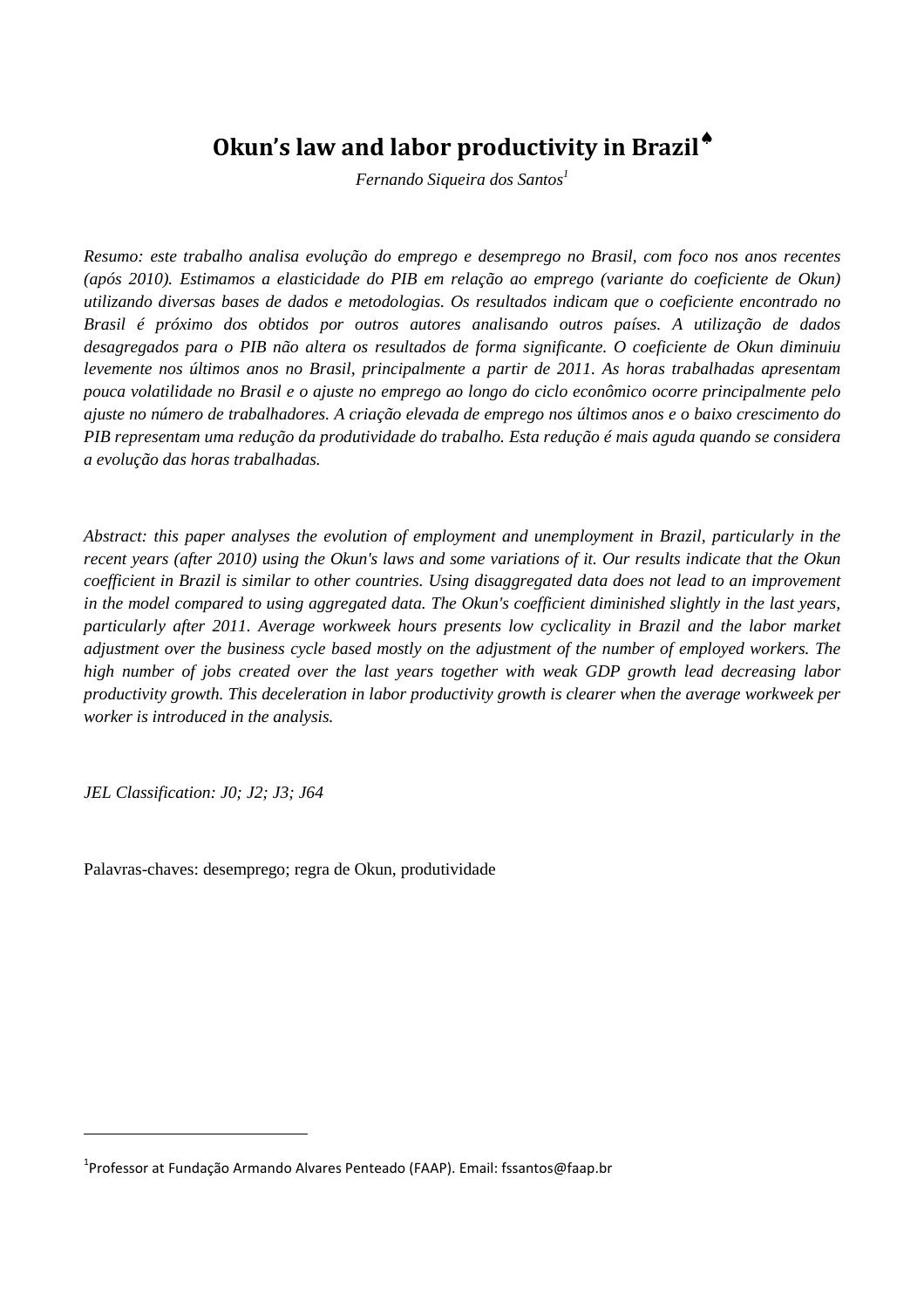# **Okun's law and labor productivity in Brazil**

# **1 Introduction**

GDP growth between 2011 and 2014 was lower than 2% per year on average. Despite this dismal growth rate, unemployment reached record low levels. This fact is associated with two related puzzles in Brazilian labor markets: a) why has unemployment been so much lower despite this low GDP growth and b) why employment growth did not fall despite this low GDP growth.

The first part of the puzzle is related to the sharp fall in participation rates in Brazil over the last years and also related to lower population growth. This topic received a lot of attention in the press and will not be discussed in detail here. We will briefly discuss the reduction in participation rates in the next section. Santos (2013) discusses this part of the puzzle in more details.

The second part of the puzzle refers to the connection between employment growth and GDP growth. Lower participation rates explain most of the recent reduction in unemployment rate. However, unusually high employment growth relative to GDP growth has been mentioned as an explanation for lower unemployment rate in Brazil recently.

Several explanations arose for this apparent distortion in the "GDP-Employment" relation. The most prominent explanation was the greater importance of the service sector in the economy. Services are more labor intensive than industry or agriculture. As GDP grew mostly because of the growth in the services sector, employment creation was stronger than predicted by the aggregate GDP. Looking at GDP disaggregated by sectors would undo this apparent puzzle in Brazilian labor statistics.

A more detailed analysis of employment and GDP data (figures 1 and 2) shows that there was no puzzle in the employment-GDP relation in the last four years. Job creation was high compared to GDP growth in 2012 but this was reversed in 2013. Figure 1a presents the evolution of GDP and employment growth in Brazil over the last years. It is clear that employment growth tracks GDP growth. However, the apparent puzzle of strong employment growth and weak GDP growth in 2012 will probably disappear in 2013 and 2014.

#### *Fig. 1: GDP growth and employment growth*









*Source: IBGE, Dieese/Seade. GDP is the quarterly GDP growth rate. SDRM and IBGE are the quarterly growth rate of employment measured by Dieese/Seade and IBGE respectively. IGDP and SGDP are the quarterly growth rate of GDP in the industrial and services sector respectively.*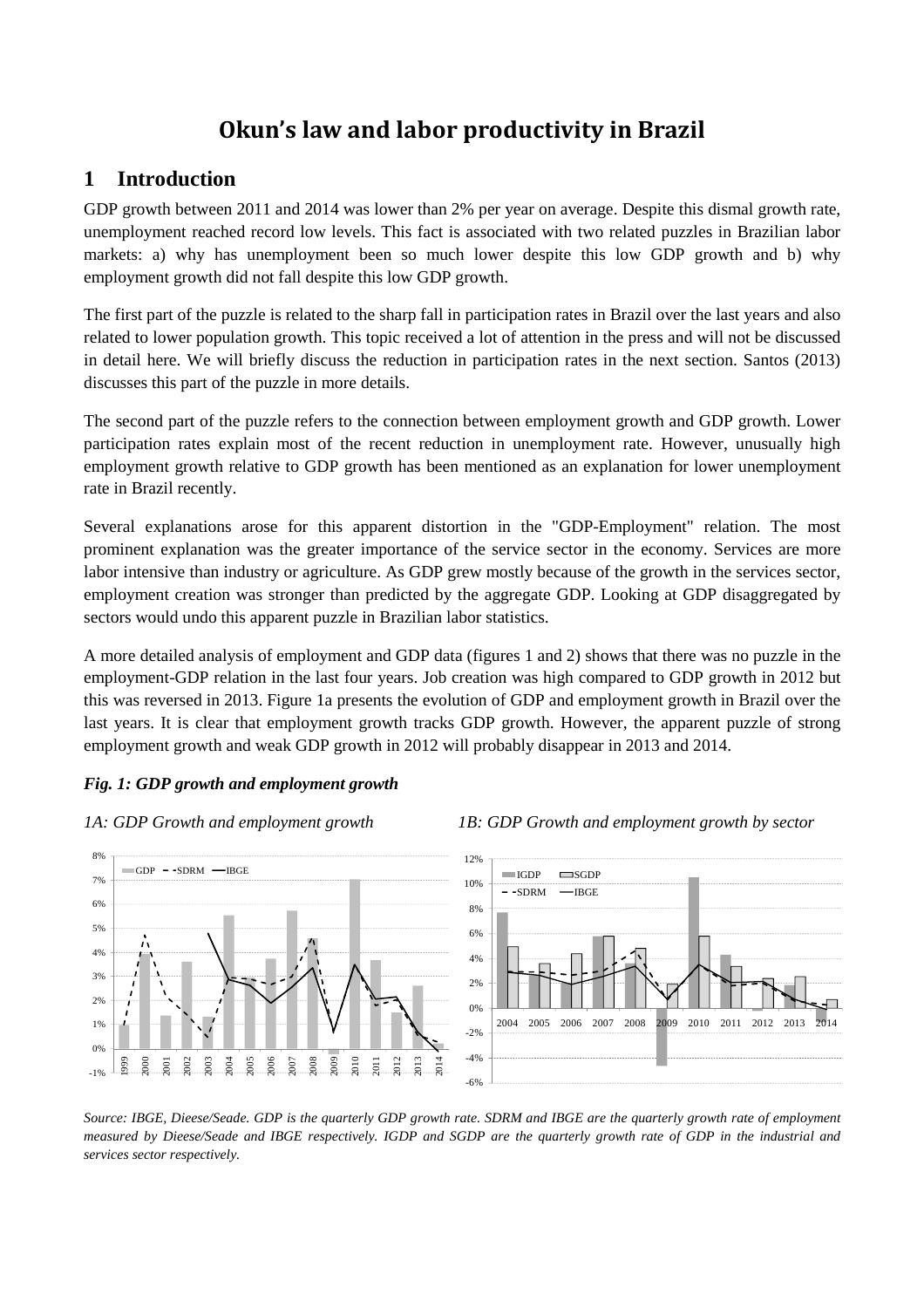The smaller deceleration in employment growth in recent years has several explanations including the small volatility of employment (the deceleration is slower than in GDP), the importance of expectations, among other factors.

In this paper we estimate the Okun's coefficient for Brazil to discuss the joint evolution of GDP and employment and unemployment. We start with aggregate data and then apply time-varying techniques to investigate possible time variation in the relation between employment and GDP. We also estimate the coefficient using disaggregated GDP growth to evaluate the impact of services GDP in 2012 employment.

Our results indicate that the time-variation in the Okun's coefficient was small and disaggregated data is not a good explanation for recent employment dynamics. The explanatory power of the disaggregated model is not statistically different from the model with only aggregated data. Our results do not support the thesis relating strong employment growth with the increasing share of services in GDP: the employment-GDP elasticity in the industrial and services sectors are very close to each other.

Our results indicate that the Okun's law is a good framework to forecast job creation in Brazil. However, the strong relationship between job creation and GDP growth diminished in the last two to three years. Using GDP disaggregated between services and industrial activities does not lead to an improvement in our results. Using aggregate hours instead of only aggregate employment leads to a slightly higher employment-GDP elasticity. This is explained by the reduction in the average workweek in Brazil over the last 15 years. According to Dieese, the average workweek decreased from ~44 hours in the late 90's to ~41 hours currently.

In the final part of the paper we investigate labor productivity in Brazil over the last years using both the "old" and the current (or "new") GDP methodology. As A. Okun noted in his seminal work, a strong relation between unemployment and GDP could be associated with low labor productivity growth: a coefficient close to 1 in the Okun's law would indicate that GDP growth is being caused only by higher employment level without any increase in labor productivity. A coefficient lower than one indicates that at least part of the GDP growth is associated with higher labor productivity. We use this simple extension of Okun's analysis to study labor productivity in Brazil. Our results indicate that labor productivity growth moved from negative in the late 90's to positive in the early 2000's. However, productivity growth is decelerating since 2006 and the average productivity growth rate in the last four years is only half of the productivity growth seen in the last decade.

# **2 Data overview**

We discuss the evolution of employment in Brazil using mainly Dieese/Seade data. Dieese/Seade data goes back to 1998 (or earlier depending on the survey) and is more useful to track possible changes in the parameters we are interested to estimate. This data is also similar to the more conventional measure of unemployment provided by IBGE. We also use data from IBGE in some estimation. Finally we use data from Caged as another source of information regarding labor market conditions in Brazil.

The main statistics for labor force and GDP are presented in figure 2. We present summary statistics and cross-correlation for all seven main variables used in this empirical research. All data refers to the 1Q02 to 2Q13 period. This is the time span for which all data are available. In all cases, the summary statistics refers to the quarterly growth rate of each variable.

Cross-correlation is high in all cases. The mean growth rate is positive in all cases and volatility is higher in GDP, particularly industry GDP (IGDP). Means and medians are close to zero for all demeaned variables as expected.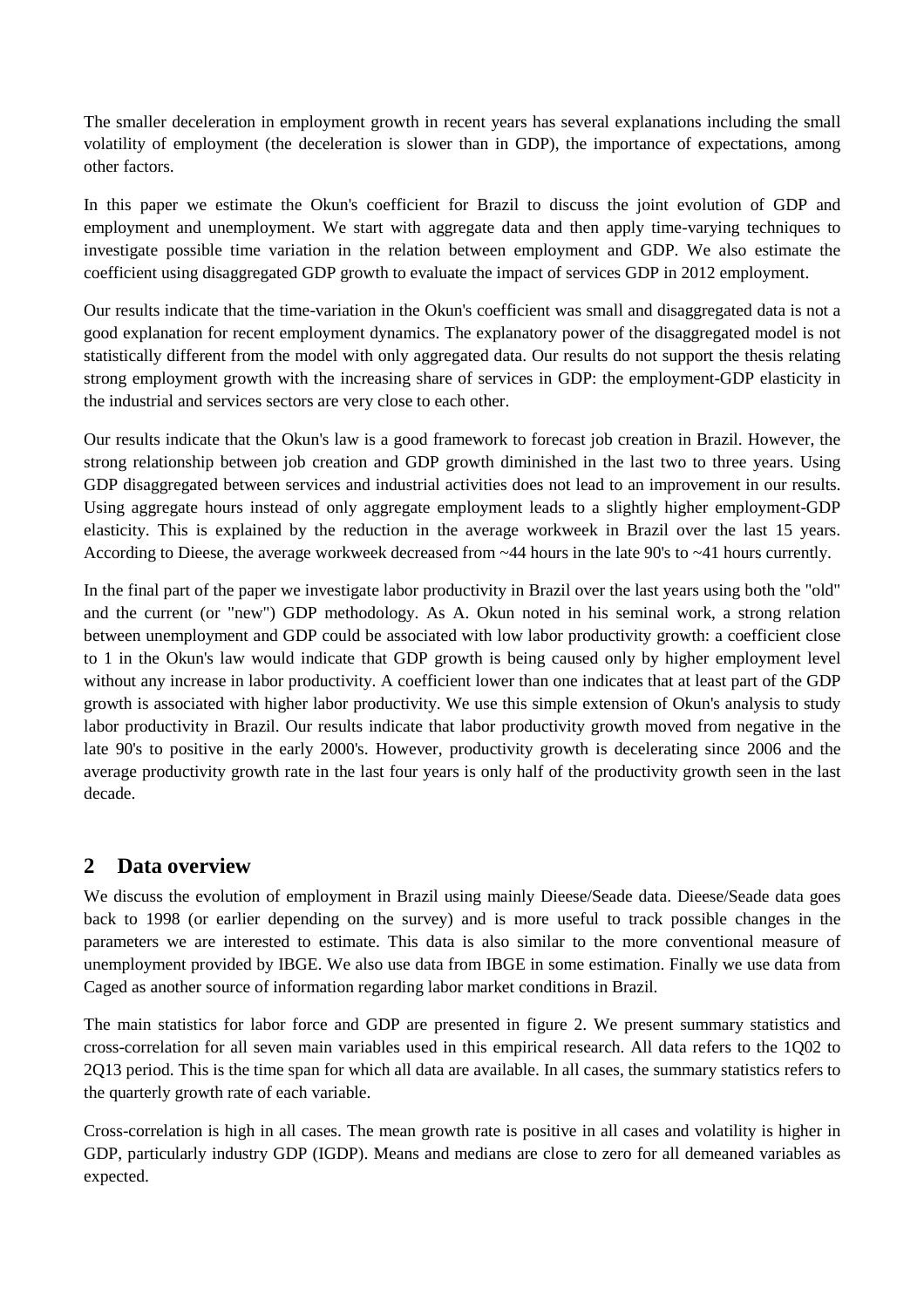We will base most of our estimations on growth rates and STM cycles. Growth rates is the most straightforward method to look at these variables and STM cycle produces the most correlated series. We will use Dieese/Seade data most of the time since we have a longer span for this data and this will important considering we are most interested in capturing possible changes in the relation between GDP and employment.

#### *Table 1: Summary statistics of variables*

*A. Summary statistics* 

|                | GDP     | <b>IGDP</b> | <b>SGDP</b> | <b>AGDP</b> | <b>SDRM</b> | <b>IBGE</b> | <b>HOURS</b> |
|----------------|---------|-------------|-------------|-------------|-------------|-------------|--------------|
| Mean           | $0.9\%$ | 0.8%        | $0.9\%$     | $0.9\%$     | $0.5\%$     | $0.6\%$     | $-0.1\%$     |
| Median         | 1.1%    | 1.0%        | $0.9\%$     | 1.2%        | $0.5\%$     | 0.5%        | $-0.2\%$     |
| <b>Std Dev</b> | $0.9\%$ | 1.8%        | $0.6\%$     | 2.8%        | 0.6%        | $0.6\%$     | 1.0%         |
| Autocorr.      | 0.53    | 0.46        | 0.56        | 0.03        | 0.25        | 0.13        | $-0.49$      |

#### *B. Cross correlations*

|              | <b>GDP</b> | <b>IGDP</b> | <b>SGDP</b> | <b>AGDP</b> | <b>SDRM</b> | <b>IBGE</b> | <b>HOURS</b> |
|--------------|------------|-------------|-------------|-------------|-------------|-------------|--------------|
| <b>GDP</b>   | 1.00       |             |             |             |             |             |              |
| <b>IGDP</b>  | 0.91       | 1.00        |             |             |             |             |              |
| <b>SGDP</b>  | 0.91       | 0.76        | 1.00        |             |             |             |              |
| <b>AGDP</b>  | 0.32       | 0.26        | 0.17        | 1.00        |             |             |              |
| <b>SDRM</b>  | 0.57       | 0.52        | 0.58        | 0.06        | 1.00        |             |              |
| <b>IBGE</b>  | 0.41       | 0.42        | 0.30        | 0.15        | 0.39        | 1.00        |              |
| <b>HOURS</b> | 0.25       | 0.37        | 0.18        | 0.08        | 0.09        | 0.14        | 1.00         |

*Source: author calculation.* 

#### *Figure 2: Employment and unemployment vs GDP growth*

*Change in unemployment rate x GDP growth Employment growth x GDP growth* 





*Source: IBGE, Dieese/Seade* 

Employment growth was strong between 2004 and 2011 when it averaged more than 2%. It was weaker earlier (1999 to 2003) and also weaker in the last two years (2012 and 2013). Other important aspects of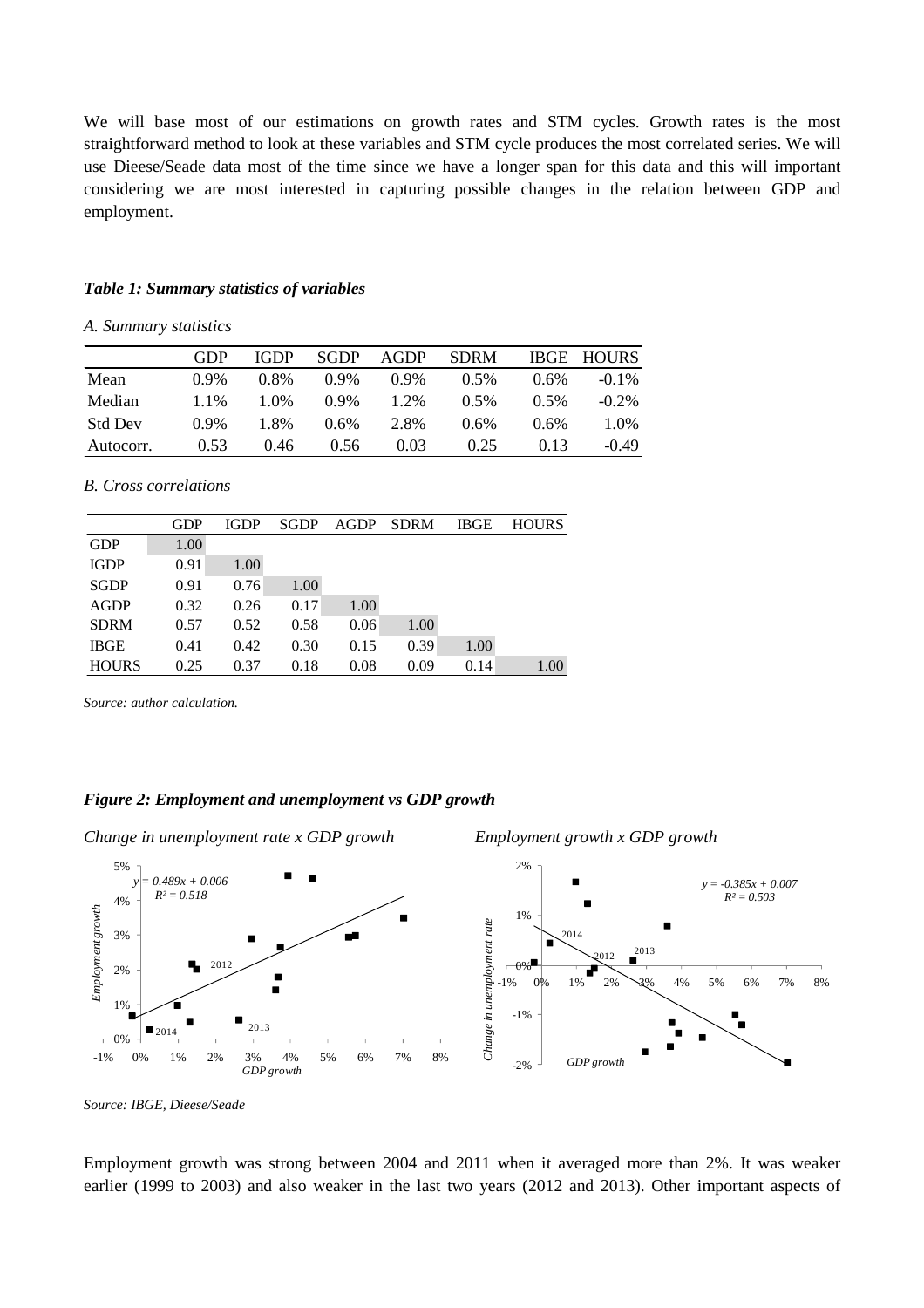employment growth not captured in figure 1 and table 1 are the difference in employment trends among different workers groups and sector of the economy.

Employment growth was stronger among services than in industries. This is illustrated in fig. 2. As we mentioned before, the higher share of jobs being generated in the services activities is often associated with the higher growth of GDP from services and also associated with higher Okun's coefficient and lower productivity. Another important aspect of job creation is the last years were the increase in job creation in construction activity.

Labor force growth decreased from more than 3% in the late 90's to around 1% over the last two to three years. This has important implication for unemployment rate: assuming the elasticity of employment to GDP is 1/3 (this is a good approximation as we will show in the next section), GDP growth necessary to keep unemployment constant decreased from 9% in the late 90`s to 3% currently. Santos (2013) make the same observation using a different analysis: according to Santos (2013), if labor force growth after 2004 kept the same pace observed from 1999 to 2003, unemployment rate would probably not decreased. It means a good portion of the reduction in unemployment rate over the last 8 to 9 years is related to the slowdown in labor force growth.

The slowdown in labor force growth has at least two explanations: a) lower growth of working age population and b) stabilization in participation rates. The working age population evolutes according to fertility rate 14 to 18 year earlier, mortality rate for elderly people, among other factors. In this aspect, the reduction in fertility rate since the early 90`s is the most important factor. Participation rates increased worldwide in the 80`s and 90`s due to increased female participation rates. This effected faded in 2000`s as female participation rates reached a plateau. Another important change in participation rates in Brazil was the increase in participation rates of workers aged 50 or older and the reduction of youth participation rates. For the next years, the participation rate will probably decrease as the fraction of older workers in the labor force increases. It is important to mention that at some point in the next years, retirement rules will probably change, increasing the aggregate participation rate.

These changes in the growth pattern of labor force has a clear impact on the estimated coefficient from the Okun`s law. Okun (1962) noted this possibility in his work. Due to this impact of labor force on unemployment we will rely mostly on a modified version of the Okun`s law using employment growth instead of unemployment rate changes in our estimations.

# **3 Okun's law**

#### *3.1 Introduction*

The Okun`s law relates unemployment to GDP. In its original work, Okun (1962) proposed several simple models to estimate the relation between unemployment and GDP. The models included the estimation using growth rates and also deviations from trends. In most of his estimations, he reached coefficients between -0.3 and -0.4: an increase in GDP of 1% is associated with a reduction in unemployment between 0.3 to 0.4 percentage points. Several authors estimated this relation using the same methods or variations of the methods proposed by Okun (1962). These include IMF (2009) among others. Santos (2013) estimated a different version based on employment growth rates instead of unemployment using brazilian data. The main argument for using employment instead of unemployment in growth equation is related to possible time variations in labor force growth. Labor force growth is probably unrelated to the business cycle but affect unemployment rate and consequently can distort the estimated impact of GDP growth on unemployment rates.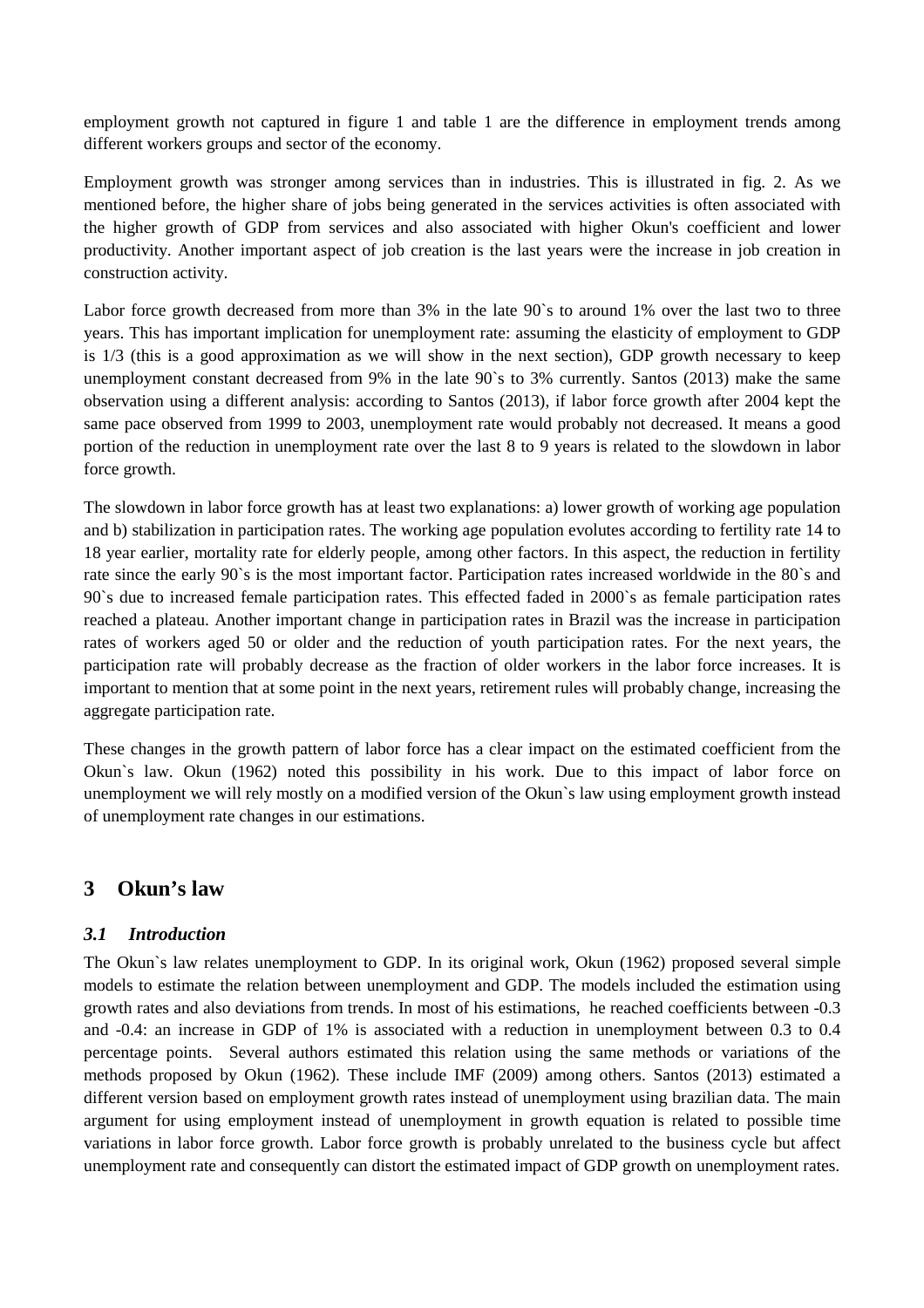In this section we update the coefficients estimated by Santos (2013) and discuss two possible variations on the Okun's coefficient: a) time-varying parameters and b) sector-specific parameters.

The Okun`s law can be written as:

$$
u_t - u_{t-1} = a + b\tilde{y}_t + \varepsilon_t
$$
 (1)

where  $u_t$  is the unemployment rate and  $\tilde{y}_t$  is the growth rate of GDP (or deviation of GDP from a trend).

We estimate this equation using 1 lag of both unemployment rate and GDP growth using quarterly data. The estimated equation can be written as:

$$
\Delta u_t = a + \phi \Delta u_{t-1} + b_1 \tilde{y}_t + b_1 \tilde{y}_{t-1} + \varepsilon_t
$$
\n(1')

The estimation result is:

$$
\Delta u_t = 0.0008 + 0.39 \Delta u_{t-1} - 0.05 \tilde{y}_t - 0.17 \tilde{y}_{t-1} + \varepsilon_t
$$
  
\n
$$
\sigma_{\varepsilon} = 0.003, \quad R^2 = 0.59, \quad DW = 2.27, \quad \Omega = -0.36
$$
\n(1")

The long-term impact<sup>2</sup> by (1") is  $\Omega$  = -0.36, similar to what Ball, Leigh and Loungani (2013) find for US and other countries using a similar methodology. Okun (1962) find a similar value for US.

As discussed previously, the unemployment rate can be affect by changes in the growth rate of population causing distortions on the coefficients of (1). For this reason we will rely mostly on a different version of (1) by replacing the unemployment rate by the employment:

$$
\tilde{e}_t = \alpha + \beta \tilde{y}_t + \varepsilon_t \tag{2}
$$

where  $\tilde{e}_t$  is the growth rate of employment (or deviation of employment from a trend).

We include one lag of employment and one lag of GDP to the equation to incorporate further dynamics into the model:

$$
\tilde{e}_t = \alpha + \phi \tilde{e}_{t-1} + \beta_1 \tilde{y}_t + \beta_2 \tilde{y}_{t-1} + \varepsilon_t
$$
\n(2)

Results are presented in Table 2. We estimate (2') using data from both IBGE (1Q02 to 3Q13) and Dieese/Seade (2Q98 to 3Q13). We present the results found with quarterly growth rates and using the cycle component from the *Structural Time Series* model. The results are presented in table 2.

The estimation results indicate that the GDP growth is significant in the employment equation as expected and most coefficients are significant at the 5% level. The long-term impact is higher when we use Dieese data. The model adequacy as measured by the adjusted  $R^2$  is also higher when Dieese employment data is employed. The coefficients are close to those presented in Santos (2013).

The long-run coefficient  $(\Omega)$  is significant at the 5% level in all specifications. The explanatory power of the model is not big when we use "growth rates" for both dependent and explanatory variables. However, this model generates residuals that are close to white noise. Using the cyclical component of employment as the

*<sup>2</sup>* In dynamic model of the form  $y_t = A(L)y_{t-1} + B(L)x_t$ , the long-term impact is given by  $\Omega = (1 - A(L)) / B(L)$ . *In* (2'):  $\Omega = (1-\phi)/(\beta_1 + \beta_2)$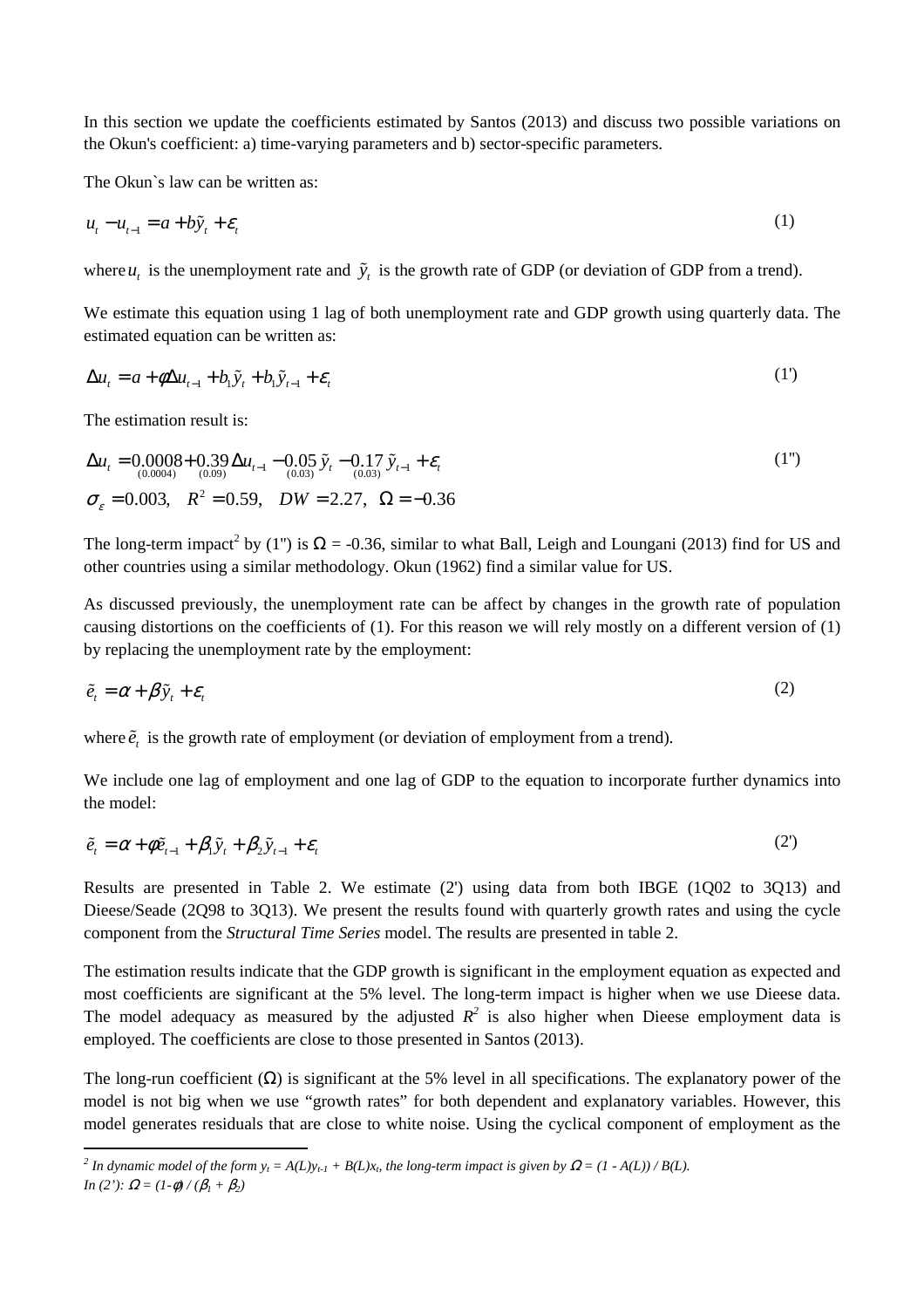dependent variable and the cyclical component of GDP as the explanatory variable increases the fit of the model as measured by the  $R^2$ . However, in this case residuals are autocorrelated. Independent of the transformation used, the estimated long-run impact of GDP on employment is ~0.4x when Dieese/Seade data is used and ~0.3x when IBGE data is used in the estimations. In the next sub-section we discuss two different aspects of this relation: a) is there any difference in the employment-GDP relation for different sectors?, b) how this employment-GDP relation changed over time?

| Employment variable:  | <b>SDRM</b>              | <b>IBGE</b>            | <b>SDRM</b>            | <b>IBGE</b>              |
|-----------------------|--------------------------|------------------------|------------------------|--------------------------|
| Transformation:       | Growth                   | Growth                 | Cycle                  | Cycle                    |
|                       | Coef.                    | Coef.                  | Coef.                  | Coef.                    |
| $\alpha$              | $0,0022$ **              | $0,0042$ ***           | $-0,0001$              | 0,0001                   |
|                       | (0,0009)                 | (0,0013)               | (0,0003)               | (0,0003)                 |
| φ                     | 0,0549                   | 0,0712                 | $0,7057$ ***           | $0,6089$ ***             |
|                       | (0, 1125)                | (0, 1246)              | (0,0778)               | (0, 1044)                |
| $\beta_1$             | $0,1861$ ***             | 0,0344                 | $0,1365$ ***           | $0,0772$ ***             |
|                       | (0,0535)                 | (0,0652)               | (0,0258)               | (0,0307)                 |
| $\beta$ <sub>2</sub>  | 0,2093 ***               | 0,2506 ***             | $-0,0029$              | $0,0411$ **              |
|                       | (0, 0568)                | (0,0664)               | (0,0318)               | (0,0349)                 |
| Ω                     | $0,4184$ ***<br>(0,0788) | $0,3068**$<br>(0,0887) | 0,4540 ***<br>(0,0355) | $0,3025$ ***<br>(0,0433) |
| $\alpha_{\mathtt{s}}$ | 0,0048                   | 0,0054                 | 0,0017                 | 0,0019                   |
| $R^2$ adj.            | 0,3380                   | 0,1345                 | 0,8412                 | 0,6842                   |
| <b>DW</b>             | 2,1020                   | 2,1540                 | 1,3462                 | 0,81                     |

#### *Table 2: Employment elasticity to GDP*

Standard errors in parenthesis; robust standard errors computed using Andrew's method \*, \*\*, \*\*\*; significant at 10%, 5% and 1% respectively

#### *3.2 Time-varying parameters*

Changing composition of GDP among sectors, technological progress and other factors may have caused changes in the Okun's coefficient. Some authors like Ball et al (2013) and Gali et al (2011) include a dummy variable for recent periods to address this possibility. We use instead a time-varying coefficient approach.

We estimate the model using two quarters average GDP growth. Estimating two parameters like in (2) is problematic because it would be difficult to make inference about changes in the elasticity of employment to GDP.

$$
\tilde{e}_t = \alpha + \phi \tilde{e}_{t-1} + \beta_t (\tilde{y}_t + \tilde{y}_{t-1}) / 2 + \varepsilon_t
$$
\n(3)

We also estimate the traditional Okun's relation using time-varying parameters: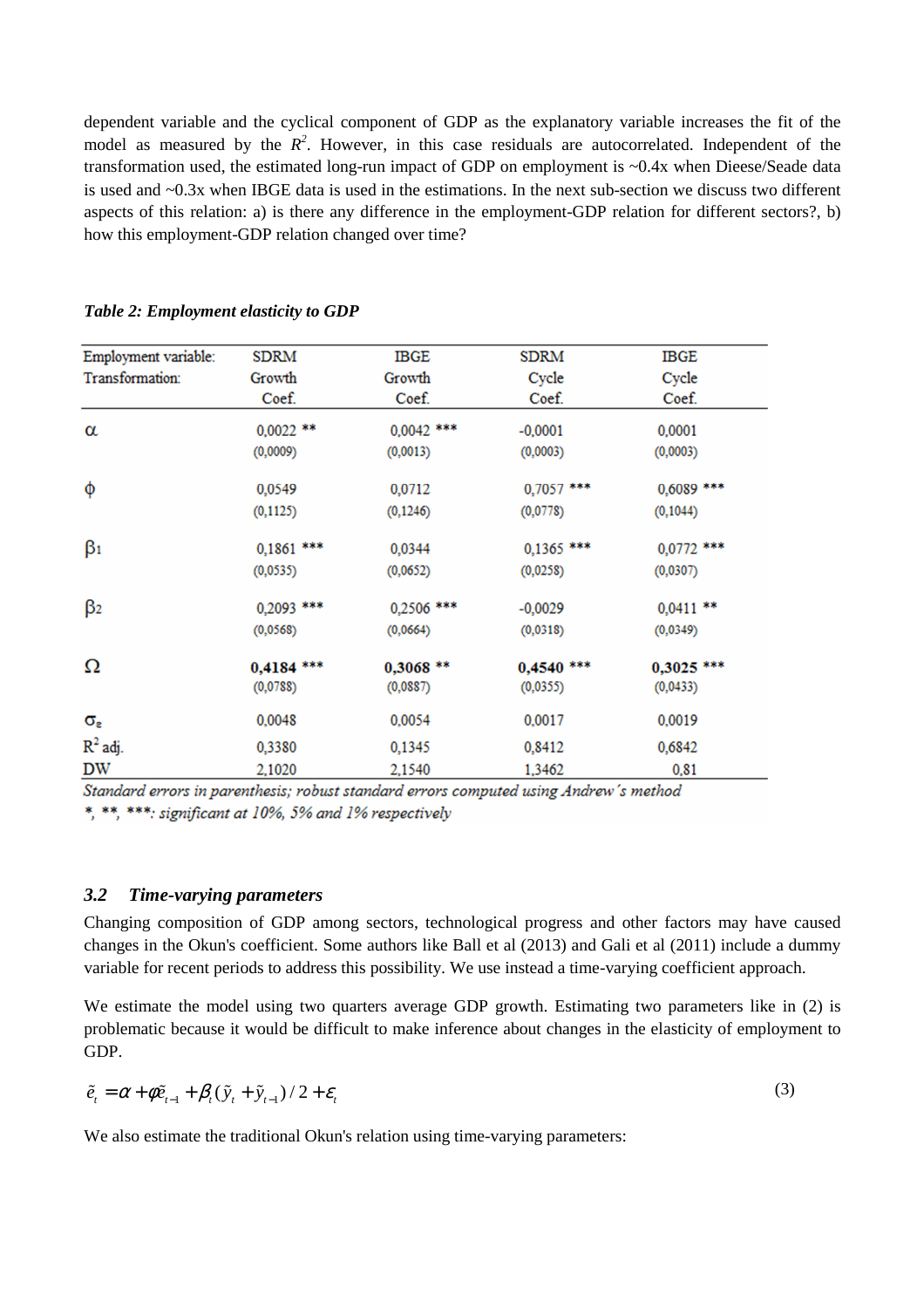$$
u_t = a + \phi u_{t-1} + \chi_t (\tilde{e}_t + \tilde{e}_{t-1}) / 2 + \varepsilon_t
$$
\n<sup>(3')</sup>

To estimate  $\beta_t$  and  $\chi_t$ , we modeled (3) and (3') as state-equations and assumed a random-walk transition equation for both  $\beta_t$  and  $\chi_t$ . The resulting model can be estimated using the Kalman filter technique.

The estimation result of (3) and (3') are presented in figures 6A and 6B: the elasticity of employment to GDP decreased moderately after 2008. It is not clear what could have caused the change in this parameter during this period. One possible explanation is that firms fired less workers than usual during the crisis and consequently hired less during the "boom" years that followed. Another possible explanation would be changes in the methodology used to construct the series but we are not aware of any change in data.



#### *Fig.6A: Time-varying* β *Fig.6A: Time-varying* χ

*Both charts present the filtered state and filtered state plus +/- two standard deviations.* 

#### *3.3 Disaggregated parameters*

A possible explanation for a time-varying parameter at the Okun's law is the reduction in the share of industry in GDP and the increase of services. Services are more labor intensive and its increasing importance on GDP could have caused an increase in the Okun's coefficient over time. In Brazil, the acceleration in employment growth in 2012 despite a severe slowdown in GDP growth was explained using this different impact of industry and services activities on employment.

$$
\tilde{e}_t = \alpha + \phi \tilde{e}_{t-1} + \gamma_1 \tilde{y}_{t,t} + \gamma_2 \tilde{y}_{t,t-1} + \kappa_1 \tilde{y}_{s,t} + \kappa_2 \tilde{y}_{s,t-1} + \mu_1 \tilde{y}_{A,t} + \mu_2 \tilde{y}_{A,t-1} + \varepsilon_t
$$
\n(4)

Where I denotes the GDP from Industry, S denotes the GDP from Services and A denotes the GDP from Agriculture.

The estimation results are presented in equation (4'). We present only the static long-run solution to save space.

$$
\tilde{e}_t = 0.002 + 0.125 \tilde{y}_t + 0.320 \tilde{y}_s - 0.012 \tilde{y}_A
$$
  
\n
$$
\sigma_{\varepsilon} = 0.0056, \quad R^2 = 0.31
$$
\n(4)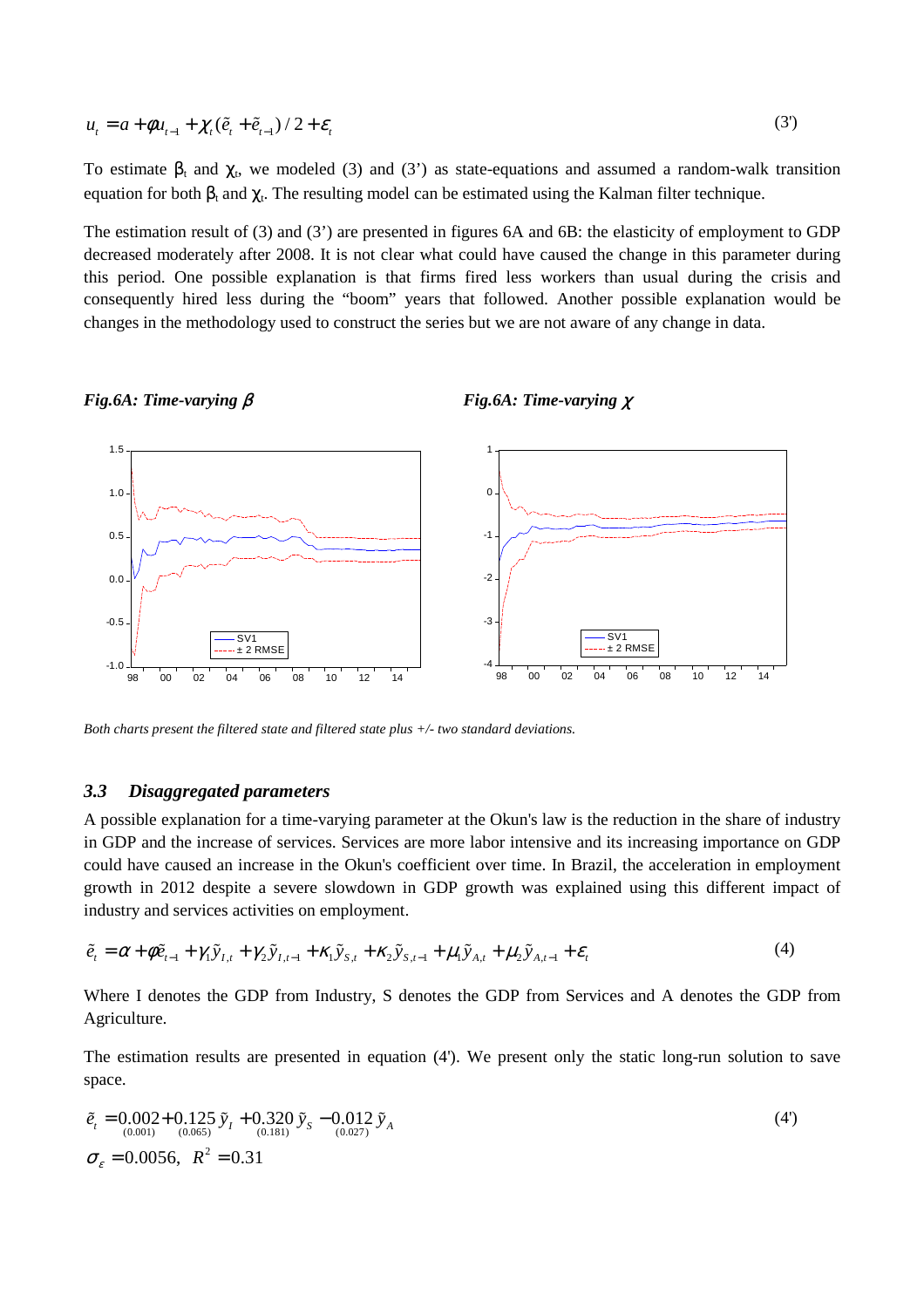Comparing the results from (4') and the first column in Table 2 we can draw some conclusions: a) model fit is worse using disaggregate data, b) the estimated employment-GDP elasticity are close in the estimations. The disaggregate model leads to higher residuals and lower  $\mathbb{R}^2$ , indicating that disaggregated information about GDP does not help to solve the apparent puzzle relating weak GDP growth in the last four years and strong employment growth. Summing the employment-GDP elasticity of industry and services we reach a coefficient of 0.44, not much different from the 0.42 presented in Table 2 (first column; Dieese/Seade data from 1998 to 2014, same sample period used in (4')). The services sector in GDP is about 3x the size of the industrial sector: the services sector represents about 70% of GDP meanwhile the industrial sector represents about 22%. Using RAIS employment data, close to 20% of the workforce is employed in the industrial sector. All in all, there is some evidence that there is no sensible difference in the employment-GDP elasticity between the industrial and service sector.

Equation (4) disaggregates GDP by sector but do not disaggregate employment. There are two reason for this: a) the sectors used in measuring GDP do not exactly match those available for employment, b) disaggregate employment is not available in the Dieese/Seade data. Despite these difficulties, to dig deeper in this employment-GDP relation we estimate a simple model with both employment and GDP disaggregated by sector (services and industry) using employment data provided by IBGE according to this equation:

$$
\tilde{e}_{i,t} = \alpha + \phi \tilde{e}_{i,t-1} + \gamma_1 \tilde{y}_{i,t} + \gamma_2 \tilde{y}_{i,t-1} + \varepsilon_t
$$
\n<sup>(5)</sup>

where  $\tilde{e}_{i,t}$  stands for employment growth in services or industry and  $\tilde{y}_{i,t}$  is the GDP growth in services or industry. We estimate this equation using data from 3Q02 to 4Q13. The estimation results for the industry sector is presented in equation (5I) and the estimation results for the service sector is presented in equation (5S).

The long-run impact of industry GDP on employment at the industry sector is 0.2, similar to what we estimated using more aggregated data. The individual coefficients are not significant in several cases.

$$
\tilde{e}_{I,t} = 0.002 - 0.177 \tilde{e}_{I,t-1} + 0.037 \tilde{y}_{I,t} + 0.209 \tilde{y}_{I,t-1} + \varepsilon_t
$$
\n
$$
\sigma_{\varepsilon} = 0.014, \quad R^2 = 0.10, \quad DW = 2.06, \quad \Omega = 0.21
$$
\n(5I)

The long-run impact of services GDP on employment in the services sector is also close to 0.2. The main difference between (5I) and (5S) is that the constant coefficient on (5S) is significant at the 5% level and the constant on (5I) is not significant even at the 10%.

$$
\tilde{e}_{s,t} = 0.006 - 0.164 \tilde{e}_{s,t-1} - 0.032 \tilde{y}_{s,t} + 0.231 \tilde{y}_{s,t-1} + \varepsilon_t
$$
\n
$$
\sigma_{\varepsilon} = 0.006, \quad R^2 = 0.07, \quad DW = 2.09, \quad \Omega = 0.17
$$
\n(5S)

The general conclusion from this section is that disaggregating employment or GDP does not improve our understanding of the employment-GDP relation over the business cycle. The difference in employment-GDP elasticity for different sector is not big and the model fit using disaggregate data is worse. In the next sector we analyze the relevance of productivity to the evolution of employment in Brazil.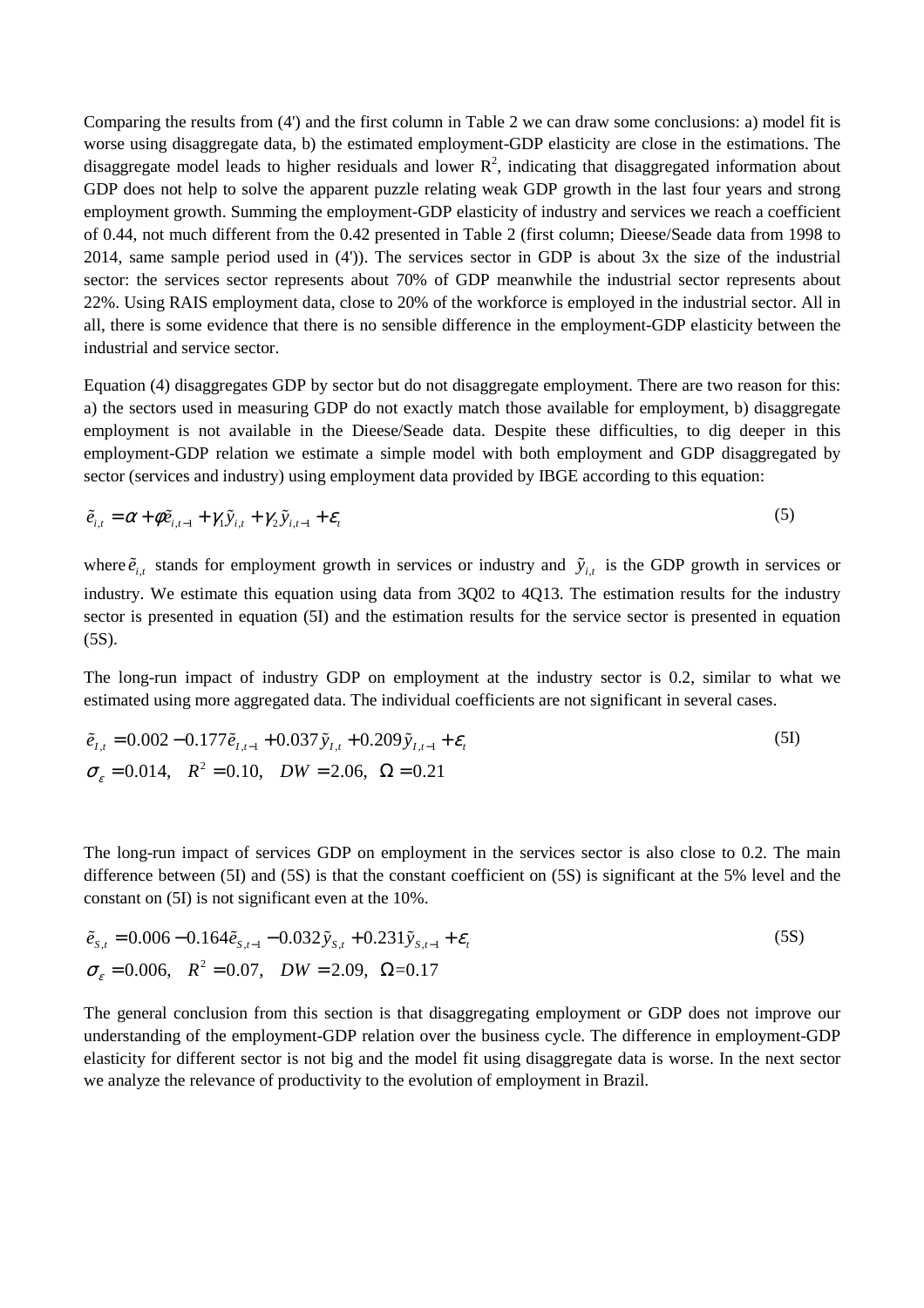### **4 Output per workers versus output per hour**

In the previous sections we looked at the output-employment relation disregarding any possible cyclical variation in hours effectively worked. There is an ample literature on the cyclical nature of aggregated hours of work in US. However, this variable is not commonly mentioned in Brazilian research papers. The main reason may be the more rigid labor regulation in Brazil and tradition of monthly (instead of hourly) based salaries in Brazil. The regular workweek in Brazil has 40 hours (8 hours during the 5 business days) and in some cases it has 44 hours due to a half-day working period on Saturdays. In figure 7 we show the average workweek in Brazil using Dieese data. The average workweek decreased from about 43.5 hours in the late 90's to about 41.5 hours currently. This can be related to a smaller share of companies working half-day on Saturdays or to the increase in the number of part-time workers. A downward trend in hours per week is also present in IBGE's Monthly Employment Survey and other data sources such as PNAD (*Pesquisa Nacional por Amostra de Domicílio*) 3 .

Figure 7B shows the evolution of workers and average hours per week during the 2008 financial crisis and during the recent (late 2014 to early 2015) slowdown in GDP growth. It can be seen that the average number of hours per worker decreased in both cases. To make a better assessment of the response of hours to GDP growth we will re-estimate the employment-GDP relation. Due to the reduction in average workweek over the last years we estimate the employment-GDP relation using aggregated hours instead of employment. We also estimate this relation separately for first and second half of our sample to look for indications of changing parameters.

#### *Fig. 7A: Average workweek (hours) - Dieese* Fig. 7B: Hours and Employment in recessions 1% 45.0 Hours 44.5 1% Employment44.0 0% 43.5 typopolitical modern 43.0 -1% 42.5 -1% 42.0 41.5  $-20<sub>6</sub>$ 41.0  $-20<sub>6</sub>$ 40.5 40.0 -3% Jan-15 Jan-99 Jan-06 Jan-07 Jan-08 Jan-09 Jan-10 Jan-11 Jan-12 lan-13 Jan-14 Sep-08 Nov-08 Jan-09 Jan-15 Feb-15 Jan-00 Jan-01 Jan-03 Jan-05 Dec-08 Feb-09 Mar-09 Dec-97 Jan-02 Jan-04 Oct-08 Apr-09 May-09 Jun-09 Oct-14 Nov-14 Dec-14 Mar-15 Apr-15 May-15

*Source:Dieese/Seade. Data in figure 7B were seasonally adjusted using the X-12 procedure.* 

We analyze the impact of adjusting employment by the average workweek re-estimating equation 2 using aggregated hours instead of the number of hours. The aggregated hours variable was constructed using multiplying the total number of workers by the average weekly working hours. Both data were provided by Dieese/Seade. Denoting the growth rate of aggregated hours by  $h_t$ , we estimate the following equation:

$$
h_{i} = \alpha + \phi h_{i-1} + \beta_{1} \tilde{y}_{i} + \beta_{2} \tilde{y}_{i-1} + \varepsilon_{i}
$$
\n<sup>(7)</sup>

*<sup>3</sup>Barbosa Filho and Pessoa (2013) discuss the evolution of hours in more detail.* 

 $\overline{a}$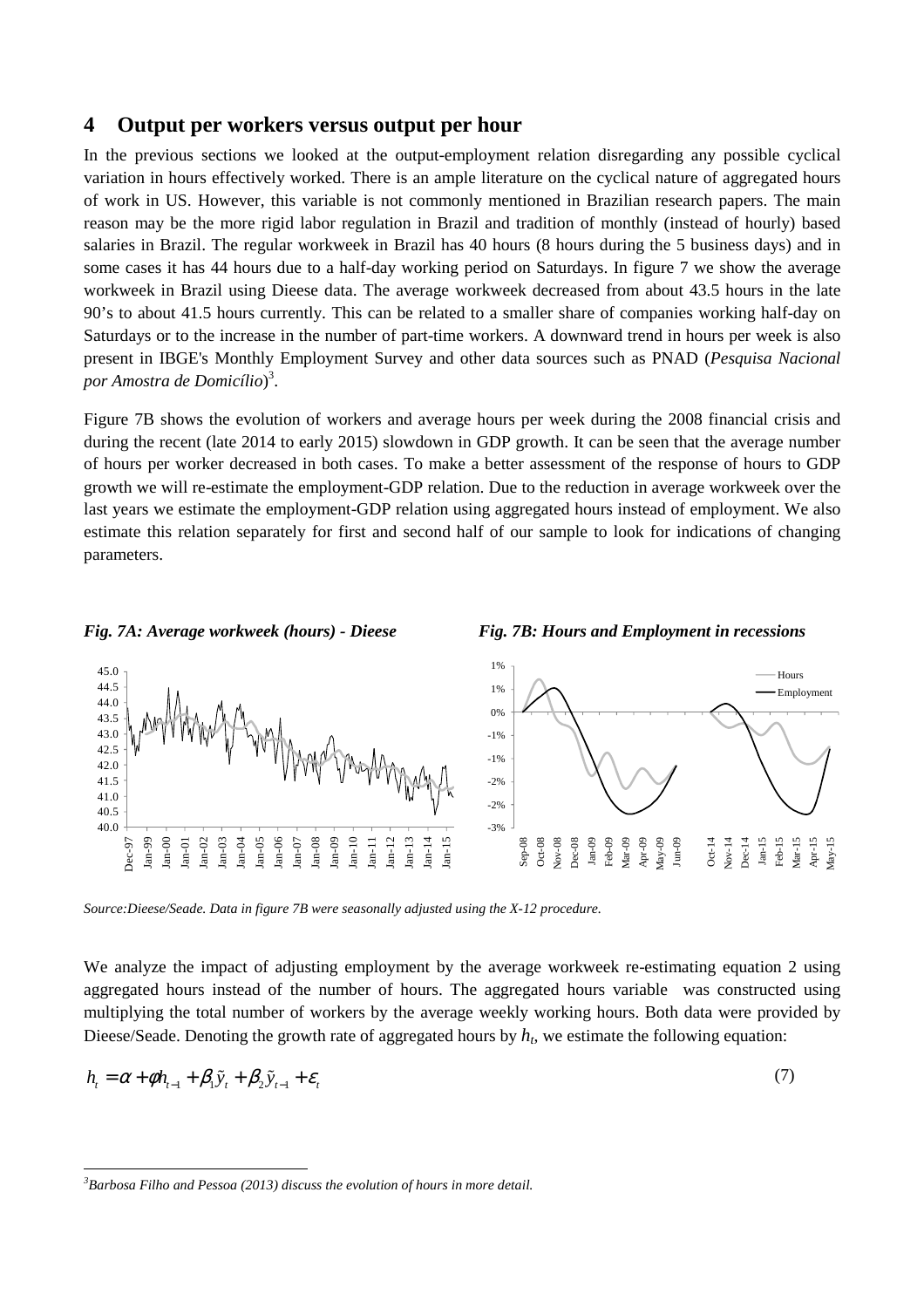The estimation results are presented in equation (7'):

$$
h_{t} = 0.002 - 0.435 h_{t-1} + 0.153 \tilde{y}_{t} + 0.519 \tilde{y}_{t-1} + \varepsilon_{t}
$$
  
\n
$$
\sigma = 0.012, \quad R^{2} = 0.29, \quad DW = 2.15, \quad \Omega = 0.47
$$
\n(7)

The estimated long term impact,  $\Omega$ , is 0.47. This is only slightly higher than the 0.43 estimated using only employed workers (first column in table 2). Other relevant difference between this equation and the first column of table 2 is the lower fit of the "hours" model. This can be seen in the larger standard deviation of the error term and also in the lower  $R^2$ . In sum, using aggregate hours instead of employed workers does lead to an improvement in the explanatory power of the model.

Breaking down the sample in two parts does not lead to conclusive results. The estimated elasticity is higher in the first part of the sample but at the cost of lower model fit.

## **5 Labor productivity**

This final section uses standard growth decomposition to discuss the evolution of labor productivity in Brazil in the last years. As we mentioned before, the Okun coefficient is closely related to labor productivity: a high coefficient indicates that a large number of workers (or hours) are required to produce more output. Consequently, labor productivity is low. On the other hand, a low coefficient may be associated with higher productivity.

We estimated the evolution of labor productivity in Brazil using the output identity described in Gordon  $(2010)^4$ :

$$
Y = \frac{Y}{H} \cdot \frac{H}{E} \cdot \frac{E}{L} \cdot \frac{L}{N} \cdot N
$$
\n(8)

where *Y/H* is the output per hour, *H/E* is the average workweek per employee, *E/L* is the employment rate and *L/F* is the participation rate.

Using lower case to denote growth rates we have:

$$
y = (y - h) + (h - e) + (e - l) + (l - n) + n
$$
\n(9)

Equation (8) decomposes growth into output per hour (or labor productivity) and aggregated hours. The conventional wisdom (after Okun's seminal work) is that labor productivity accounts for 1/3 of output.

Table 3 presents the results of this decomposition since 1999. Our sample's first full year is 1998, so growth rates are available since 1999. We broke down the results in average growth rates for 4-years intervals. This is related to different governments in Brazil and also has the benefit of segregating the most recent years, when labor productivity apparently decreased (too much workers hired for a small increase in GDP growth).

In table 3A we present the decomposition results up to 2013 using the "old" GDP methodology. In table 3B we present data up to 2014 using the current (changed in early 2015) GDP data. The current GDP data is

 *4 Bonelli and Fontes (2013) present a similar decomposition of GDP growth in Brazil using a different data set than the one used in the present paper.*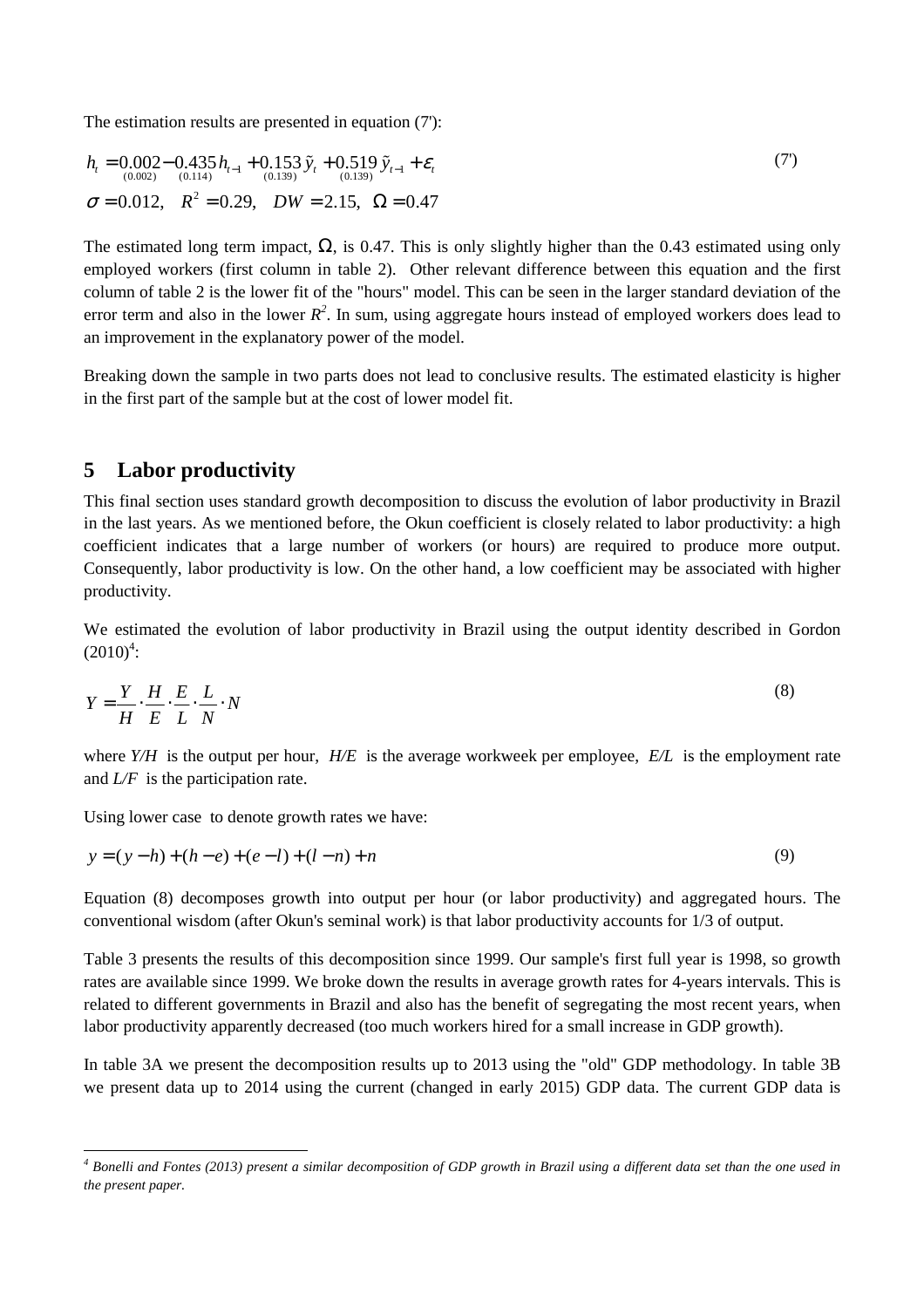higher than the old one and GDP growth was higher according to the revisited GDP data. However, this difference is not big enough and in both cases it is possible to see the reduction in labor productivity in Brazil.

|               | Output | Labor        | Hours per |          | Employment Participation | Labor |
|---------------|--------|--------------|-----------|----------|--------------------------|-------|
|               |        | productivity | worker    | level    | rate                     | force |
| Period        | Y      | Y / H        | H/E       | E/L      | L/N                      | N     |
| $1998 - 2002$ | 1,7%   | $-0.2%$      | $-0.1\%$  | $-0.5\%$ | 0,7%                     | 1,8%  |
| $2003 - 2006$ | 3,5%   | 1,7%         | $-0.5\%$  | 0.8%     | $-0.2%$                  | 1,6%  |
| $2007 - 2010$ | 4,6%   | 1,9%         | $-0.3%$   | 1,3%     | $0.0\%$                  | 1,5%  |
| $2011 - 2013$ | 2,1%   | 0,9%         | $-0,3%$   | 0.6%     | $-0,3%$                  | 1,2%  |

#### *Table 3A: Growth decomposition ("old" GDP methodology)*

*Average growth rate during each period. Output data provided by IBGE and all other variables provided by Dieese. Note that the first period is composed of 5 years. All other periods are composed of 4 years that coincide with presidential mandates.* 

At least four important stylized facts can be described using table 3. The first one is the sharp labor force growth in the 1990's and early 2000's (last column in table 3). This period was marked by high and rising unemployment rate. Santos (2013) discusses this aspect of labor market in Brazil in more detail. Another stylized fact is the increase in employment level (*E/L*) over the last ten years. This fact is also studied by Santos (2013). The third stylized fact is the downward trend in average hours of work (*H/E*) we discussed in previous sections of this paper. The last stylized fact is the rise and fall of labor productivity (*Y/H*) in Brazil since the late 90's.

|               | Output  | Labor        | Hours per | Employment | Participation | Labor |
|---------------|---------|--------------|-----------|------------|---------------|-------|
|               |         | productivity | worker    | level      | rate          | force |
| Period        |         | Y / H        | H/E       | E/L        | L/N           | N     |
| 1998 - 2002   | 1.7%    | $0.1\%$      | $-0.1\%$  | $-0.6%$    | $0.7\%$       | 1.8%  |
| $2003 - 2006$ | 3.5%    | 1.8%         | $-0.5\%$  | $0.8\%$    | $-0.2\%$      | 1.6%  |
| $2007 - 2010$ | $4.6\%$ | 1.9%         | $-0.3\%$  | 1.3%       | 0.0%          | 1.5%  |
| $2011 - 2014$ | $1.6\%$ | 1.3%         | $-0.3\%$  | 0.4%       | $-0.4%$       | 1.1%  |

#### *Table 3B: Growth decomposition ("current" GDP methodology)*

*Average growth rate during each period. Output data provided by IBGE and all other variables provided by Dieese. Note that the first period is composed of 5 years. All other periods are composed of 4 years that coincide with presidential mandates.* 

Table 3B shows the GDP growth decomposition using the most recent GDP data. There is only minor differences between 3A and 3B. The same trends observed in 3A are present in 3B. A possible refinement of this analysis would be to decompose the variables into trends and cycles. This could indicate if the recent slowdown in productivity is a new trend or just a cyclical slowdown. Finally, it is important to highlight the implication of our results to potential GDP growth. The last two columns in table 3 show that working age population is growing but the growth rate is slowing. This will probably not change in the future. The average workweek is decreasing. In this situation, it is becoming more important to achieve higher rates of labor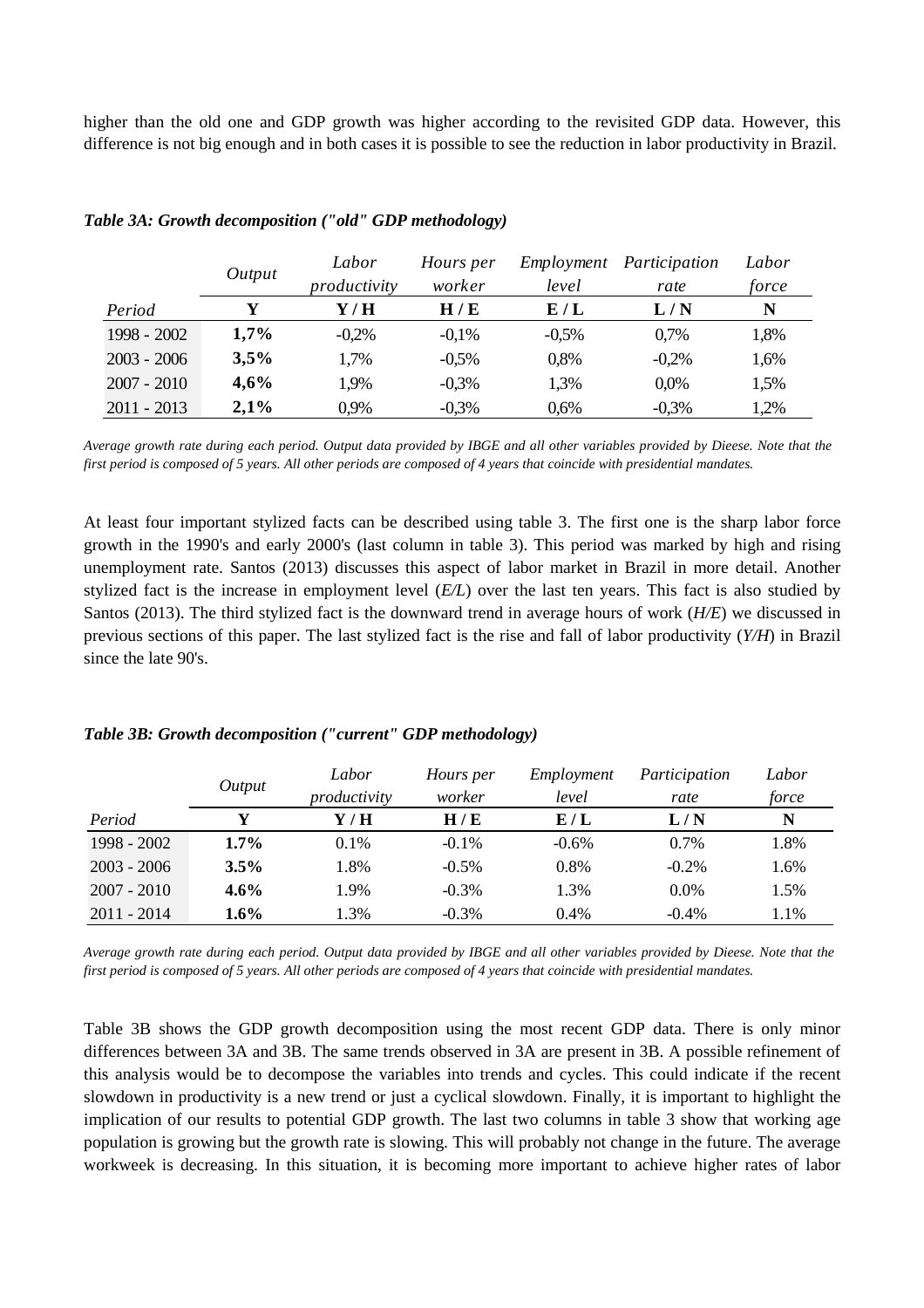productivity growth to sustain GDP growth. Without higher productivity, Brazil will hardly return to above 4% GDP growth in the coming years.

# **6 Conclusion**

This paper estimates the Okun coefficient for Brazil using data from 1998 to 2013. Our results indicate that the Okun coefficient for Brazil is close to the ones observed in other countries. Using GDP disaggregated by sector does not improve the estimation results. On the opposite, using disaggregated GDP data result in a lot of not statistically significant parameters. Using both employment and GDP disaggregated by sector result in better model fit. However, the estimated coefficients are not supportive of the view relating strong job creation to hither Okun's coefficient in the service sector. All in all, our results indicate that the relation between GDP and job creation weakened in the last years, particularly the contemporaneous and short-term relation. Job creation was high relative to GDP growth in 2012 but low in 2013. Using the average growth rates of these variables between 2012 and 2014 eliminates the apparent puzzle of strong job market in a weak economy.

Using a time-varying parameter model to study the relation between job creation and GDP growth we find a reduction in the elasticity of job creation to GDP growth after 2010. However, it is not clear if this reduction is only an artifact of the weakening contemporaneous relation between these variables or a *de facto* reduction in this structural relation. This hypothesis is a direction for future research. The fact the reduction occurs at the end of our sample makes it particularly difficult to study using filtering tools such as the Kalman Filter / timevarying parameters model. A longer sample will probably help to solve this puzzle in the near future.

Adjusting the employment level by the average workweek does not lead to any clear improvement or difference in results. The elasticity of hours worked to GDP growth is similar to the elasticity of employment to GDP growth. The model fit is again lower in the end of our sample.

Finally, our results indicate that labor productivity decreased in Brazil over the last years. This is the strongest indication that elasticity of job creation to GDP have increased: due to lower labor productivity growth, more workers are need to produce a one percent GDP growth nowadays than ten years ago. The recent decline in labor productivity has a cyclical component but most of it comes from more permanent factors: labor productivity growth is declining since 2005 according to our estimation.

# **7 References**

Aaronson, S.; B. Fallick; A. Figura; W. Wascher (2006).The Recent Decline in the Labor Force Participation Rate and Its Implications for the Potential Labor Supply.Brookings Paper on Economic Activity, vol. 1, 2006.

Ball, L.; D. Leigh; P. Loungani (2013). Okun's Law: Fit at Fifty? NBER Working Paper 18668, 2013.

Barbosa Filho, F.; S. Pessoa; F. Veloso (2010). Evolução da Produtividade Total dos Fatores na Economia Brasileira com Ênfase no Capital Humano – 1992 - 2007. Revista Brasileira de Economia, 2010.

Barbosa Filho, F.; S. Pessoa (2010).Uma Análise da Redução da Taxa de Desemprego. Encontro Nacional de Economia (ANPEC), 2010.

Barbosa Filho, F.; S. Pessoa (2013). Pessoal Ocupado e Jornada de Trabalho: Uma Releitura da Evolução da Produtividade no Brasil. TExto para Discussão, FGV/IBRE, 2013.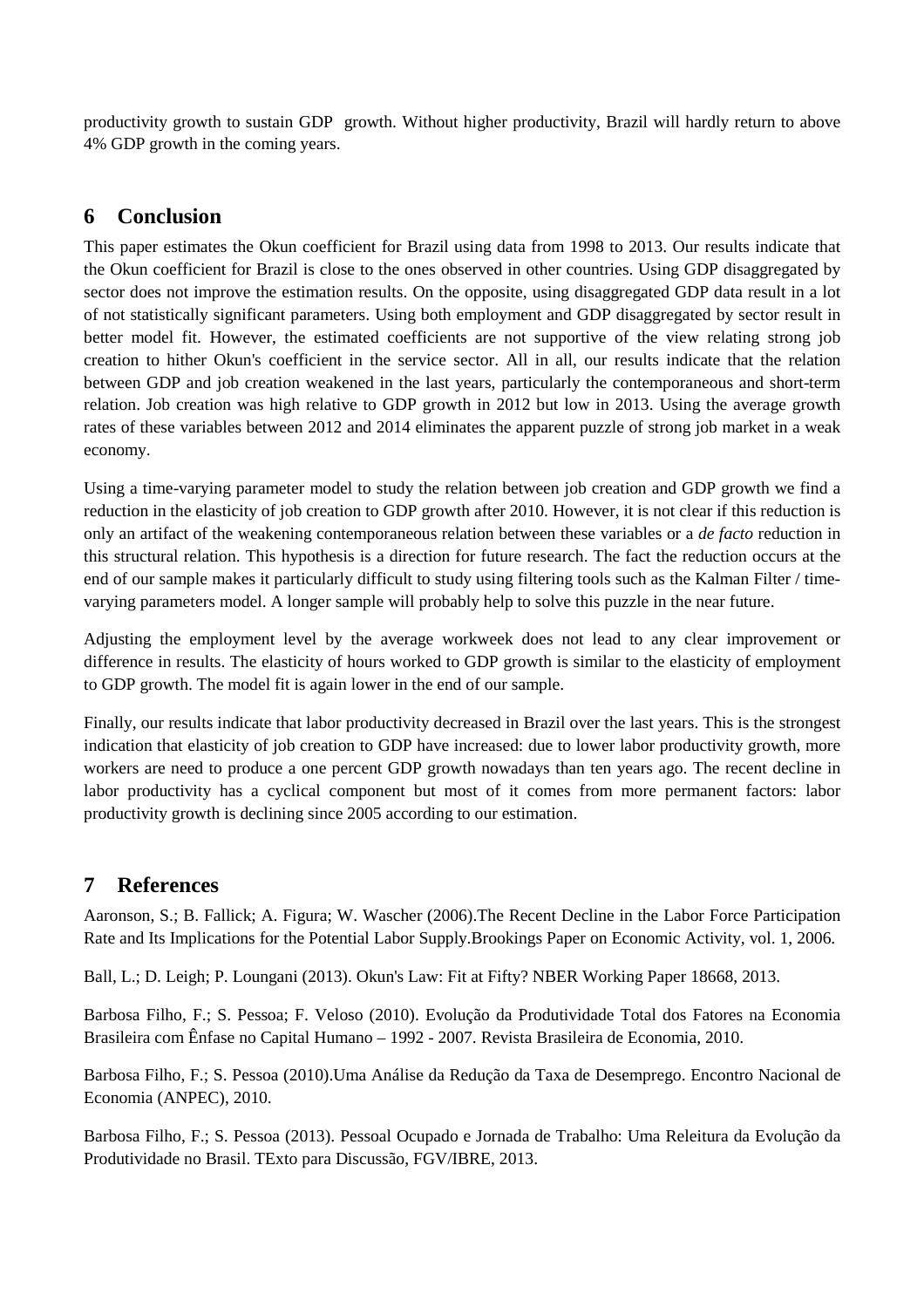Blanchard, O.; L. Katz (1997).What Do We Know and What We Don't Know about the Natural Rate of Unemployment. Journal of Economic Perspectives, vol. 11 (1), pages 51-72.

Blanchard, O.; L. Katz (1997). Wage Dynamics: Reconciling Theory and Evidence. American Economic Review Papers and Proceedings, vol. 89 (2), pages 69-74.

Bonelli R.; J. Fontes (2013).Desafios Brasileiros no Longo Prazo. Texto para Discussão, FGV/IBRE, 2013.

Durbin, J.; S. Koopman (2012).Time Series Analysis by State Space Methods.Oxford Univerty Press, 2012.

Gonzaga, G.; C. H. Corseuil (2001). Emprego Industrial no Brasil: Análise de Curto e Longo Prazo. Revista Brasileira de Economia, out/dez-01.

Gordon, R. (1997). The Time-Varying NAIRU and Its Implication for Economic Policy. Journal of Economic Perspectives, vol. 11(1), pages 11-32.

Gordon, R. (2010). The Evolution of Okun's Law and of Cyclical Productivity Fluctuations in the United States and EU-15.NBER Working Paper, 2013.

Harvey, A C; A.Jaeger (1993)."Detrending,stylised facts and the business cycle."*Journal of Applied Econometrics,* 8: 231- 247.

Hofmann, B.; G. Peersman; R. Straub (2012).Time variation in U.S. wage dynamics. Journal of Monetary Economics, vol. 59, 769-783.

Hotchkiss, J. (2009). Changes in the Aggregate Labor Force Participation Rate.Federal Reserve Bank of Atlanta Economic Review vol. 4, 2009.

IMF (2010). Unemployment Dynamics during Recessions and Recoveries: Okun's Law and Beyond. World Economic Outlook, april 2010.

Laubach, T. (2001).Measuring the NAIRU: Evidence from Seven Economies. The Review of Economics and Statistics, vol. 83(2), 218-231.

Lewis, P.; G. McDonald (2002).The Elasticity of Demand for Labour in Australia. The Economic Record, vol. 78 (1), 18-30.

Mazali, A.; J. Divino (2010). Real Wage Rigidity and the New Phillips Curve: The Brazilian Case. Revista Brasileira de Economia, vol. 64 (3), 291-306.

Okun, A. (1962). Potential GNP: Its Measurement and Significance. Proceedings of the Business and Statistics Section, 1962, pages 98-104.

Perry, G. (1971). Labor Force Structure, Potential Output and Productivity. Brooking Papers on Economic Activity, vol. 3, 1971.

Santos, Fernando S. (2009). The Ins and Outs of Cyclical Unemployment in Brazil: A First Assessment. SBE, 2009.

Santos, Fernando S. (2013). Ascensão e Queda do Desemprego no Brasil. Anpec, 2013.

Silva Filho, Tito N. T. (2012). Going Deeper into the Link Between th Labour Market and Inflation. Trabalho para Discussão, Banco Central do Brasil.